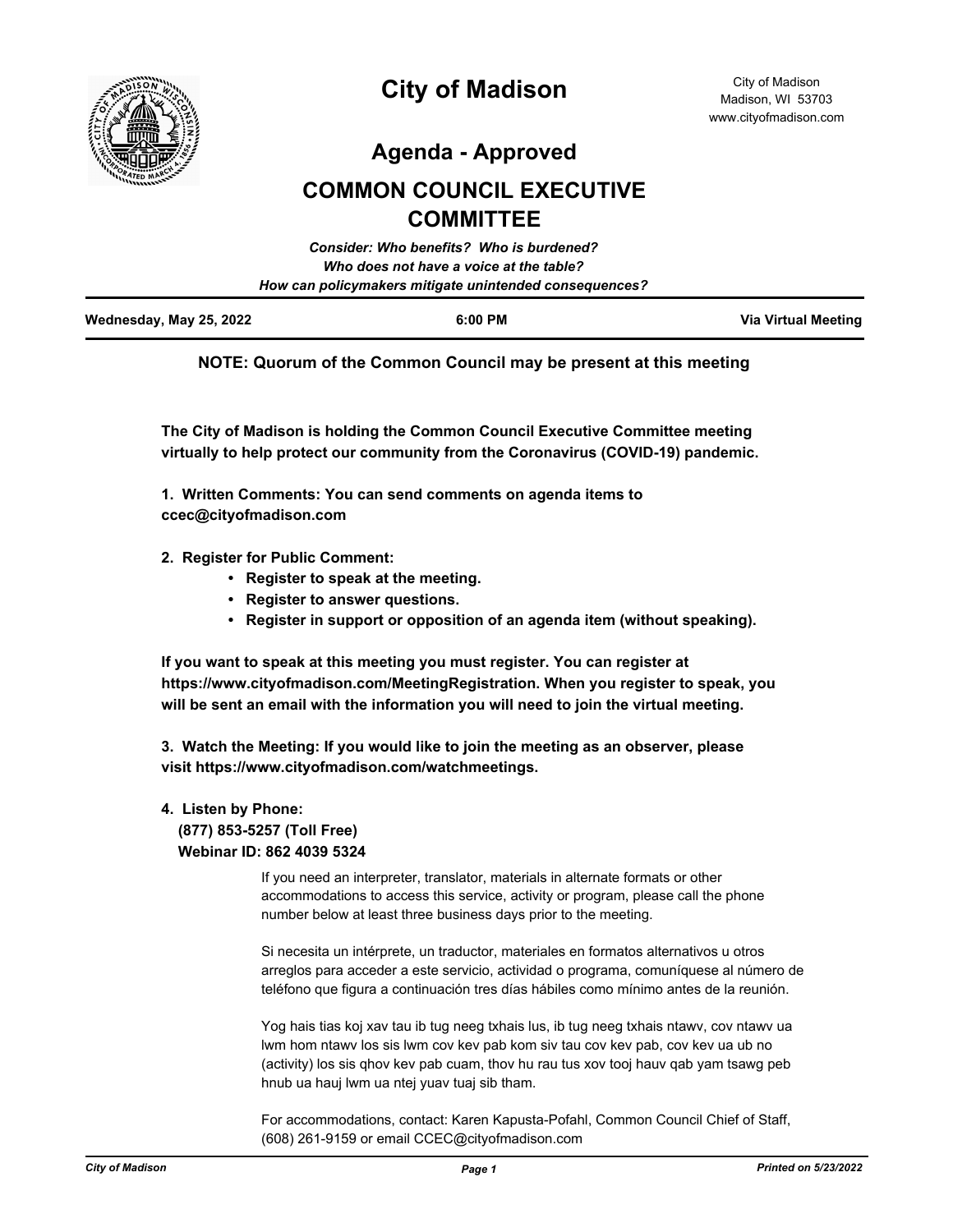#### **CALL TO ORDER / ROLL CALL**

#### **PUBLIC COMMENT**

**1. [71725](http://madison.legistar.com/gateway.aspx?m=l&id=/matter.aspx?key=83587)** Public Comment (5/25/22)

#### **DISCLOSURES AND RECUSALS**

Members of the body should make any required disclosures or recusals under the City's Ethics Code.

#### **OVERVIEW OF INTERVIEW & SELECTION PROCESS**

# **CANDIDATE INTERVIEWS**

**2. [71724](http://madison.legistar.com/gateway.aspx?m=l&id=/matter.aspx?key=83586)** Interviews of Aldermanic District 20 Candidates

*Attachments:* [2022-D20VacancyResumes.pdf](http://madison.legistar.com/gateway.aspx?M=F&ID=3d81db31-5bad-4a3c-9118-d3e7a2ffcc7d.pdf)

- 1. Justin Novotney
- 2. Matt Phair
- 3. Joseph Ryan
- 4. Aslam Rakhangi

# **ANNOUNCE SCORING RESULTS, CCEC REVIEW & RECOMMENDATION OF FINAL APPLICANT TO THE COMMON COUNCIL**

**3. [71632](http://madison.legistar.com/gateway.aspx?m=l&id=/matter.aspx?key=83502)** BY TITLE ONLY - Appointing XXXXX as Alderperson for District 20 to serve until the Spring 2023 election.

#### **ADDITIONAL ITEMS FOR CONSIDERATION**

**4. [71036](http://madison.legistar.com/gateway.aspx?m=l&id=/matter.aspx?key=82996)** Accepting the Final Report of the President's Work Group on Racial Justice, Antiracism and Equity Attachments: [Racial Equity Workgroup Final Report and Resources.pdf](http://madison.legistar.com/gateway.aspx?M=F&ID=91b614d5-2cbd-4c7b-805f-aac531b0252a.pdf)

Item will be taken up if referred to this meeting from 5/24/22 CCEC.

- **5. [71315](http://madison.legistar.com/gateway.aspx?m=l&id=/matter.aspx?key=83254)** Amending Section 2.04(1)(d) of the Madison General Ordinances to Remove Reference to Public Comments and Hearings as Special Order of Business. Item will be taken up if referred to this meeting from 5/24/22 CCEC.
- **6. [71317](http://madison.legistar.com/gateway.aspx?m=l&id=/matter.aspx?key=83256)** Amending Section 2.029(5) of the Madison General Ordinances Regarding Public Comments at Common Council Meetings.

Item will be taken up if referred to this meeting from 5/24/22 CCEC.